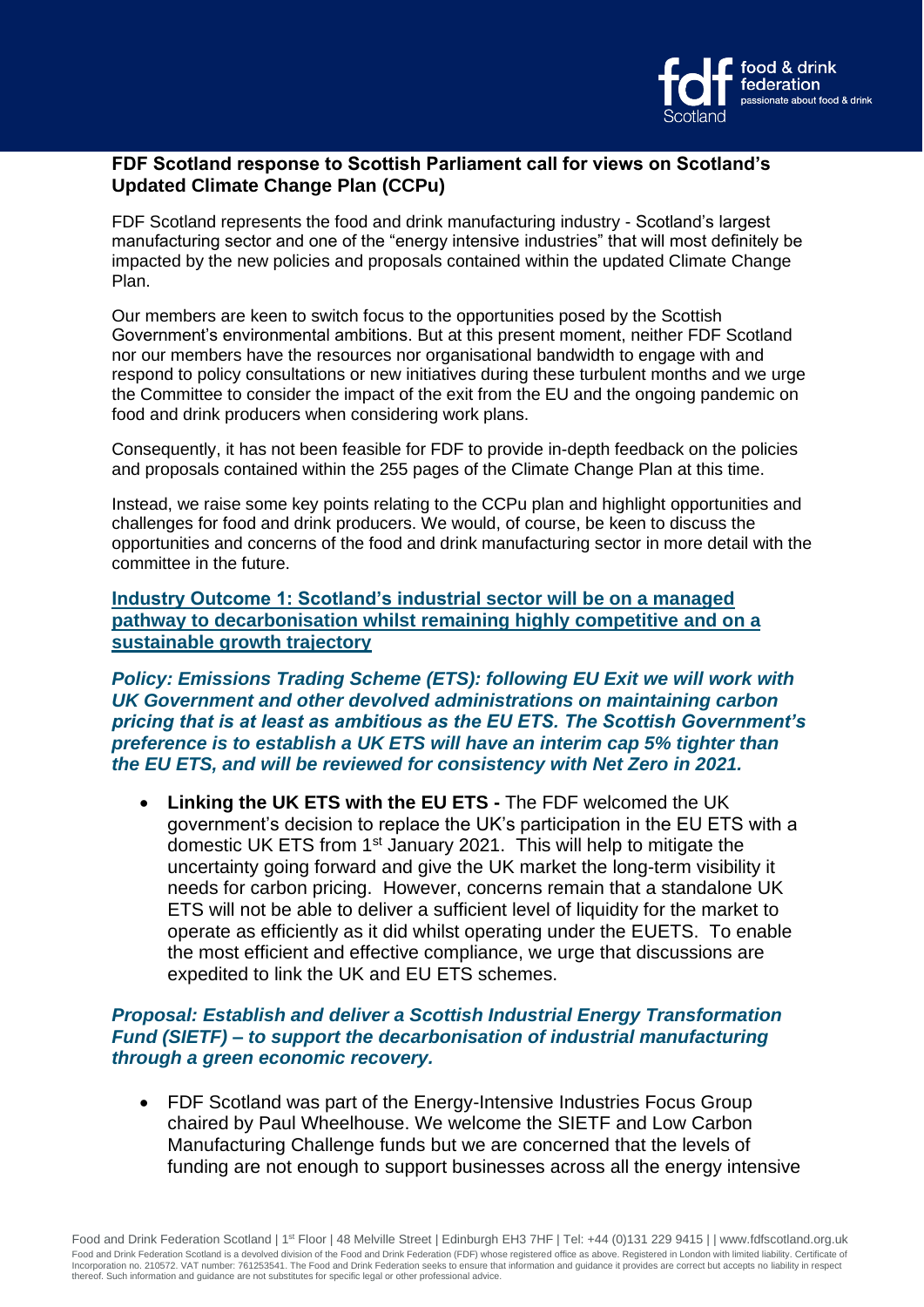sectors and we have particular concerns that smaller food producers may miss out.

# *Proposal: Low Carbon Manufacturing Challenge Fund: to support innovation in low carbon technology, processes and infrastructure. Will be based on successful delivery of ERDF funded Advancing Manufacturing Challenge Fund.*

• **Dedicated Decarbonisation Fund for Food and Drink Sector** Investment policy will be key over the next decade, especially to ensure that policies and investment cycles are matched. For the Food and Drink sector, it is essential to have funding for key demonstration projects on step-change technologies, such as with hydrogen, options to electrify heat or for processes which avoid heat generation, to address concerns around potential impacts on product quality and cost. FDF is calling for a fund be set up for the food and drink sector in a similar way to that for UK steel and for Green Distilleries or to ringfence part of this challenge fund for food and drink.

#### *Deliver a Net Zero Transition Managers Programme to embed Managers in organisations tasked with identifying, quantifying and recommending decarbonisation opportunities for the business.*

- In principle, this is a good idea, FDF Scotland suggests that the proposal is expanded to be a broader net-zero training programme for staff with existing responsibility for net zero and decarbonisation to be able to upskill in this area.
- There is a need to better understand the current level of understanding of these complex areas through organisations like Skills Development Scotland.

# **Waste and Circular Economy Outcome 3: A reduction in Food Waste**

*Policy: We will lead collaborative efforts to deliver Scotland's landmark Food Waste Reduction Action Plan. To reduce food waste by 33% from the 2013 baseline by 2025. Actions include:*

- *Improving monitoring and infrastructure by considering a mandatory national food waste reduction target and mandatory reporting of Scotland's food surplus and waste by food businesses.*
- FDF members have already achieved significant reductions in food waste from within their own operations. As part of our [Ambition 2025](http://www.fdfscotland.org.uk/corporate_pubs/Ambition-2025-booklet.pdf) commitments our members are engaging with entire supply chains, including end consumers to drive down waste with a focus on reducing avoidable food waste rather than production residues and inedible parts.
- If this becomes mandatory, future requirements should be seamless with existing voluntary requirements, most notably the UK Food Waste Reduction Roadmap and Courtauld 2025 reporting and that different requirements by Scotland should be avoided.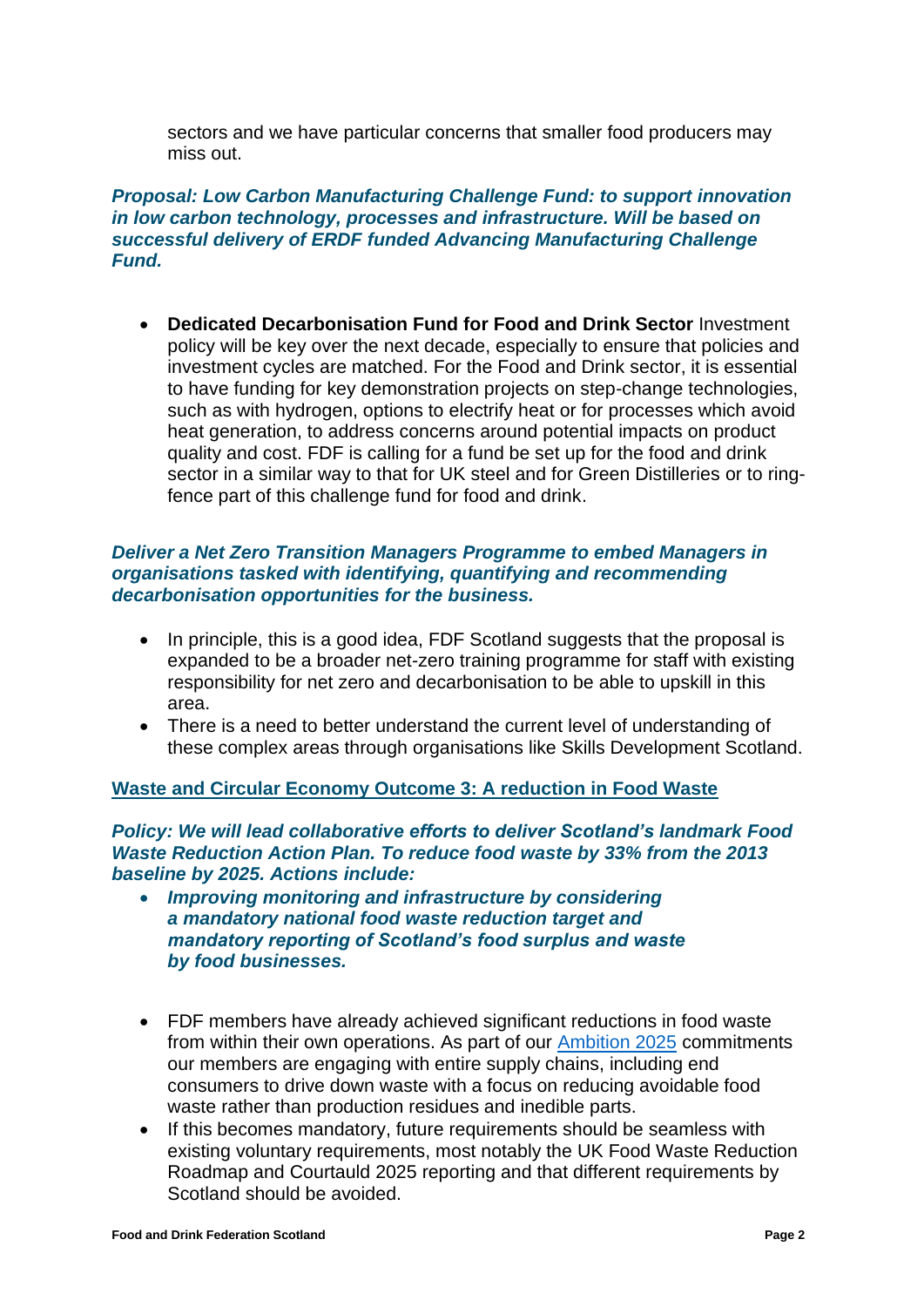- These existing reporting mechanisms are already widely adopted by the food and drink supply chain can be used to gather Scottish specific data.
- Public reporting could generate a very public negative perception for certain sectors who generate unavoidable by-products. For example, a meat processor will generate a large tonnage of "food waste" from bones and hides, yet this will be neither be avoidable nor suitable for human consumption and is often used by other sectors to make non-food products.

# **Waste and Circular Economy Outcome 4: Reduce waste and establish a more circular economy, where goods and materials are kept in use for longer.**

### *Proposal: Reforming extended producer responsibility (EPR) schemes: We will continue to work with the UK Government and other devolved administrations on reforms to the packaging extended producer responsibility regime*

- FDF supports the development of a coherent, transparent and integrated GBwide system that is both fair to business and which promotes long term investment and planning.
- It is important that a new EPR works holistically and that organisations do not end up paying multiple times for the same packaging item e.g. a bottle placed on the Scottish market should not be subject to EPR as it will be captured via the Scottish deposit return scheme.

# **Opportunities and Challenges for the food and drink production within the updated Climate Change Plan (CCPu)**

The following sets out some broad considerations for the Committee specifically relating to Scottish food and drink manufacturing:

- **Size**  The Scottish Government has identified the food and drink sector as an energy intensive industry (EII). 95% of food and drink manufacturers in Scotland are either small or medium-sized businesses. To transition to netzero in food and drink production, many small-scale interventions will be needed. We understand this is not the case for most of the other sectors identified as EII where there are a few very large companies e.g. oil and gas, paper and pulp.
- **Scale and complexity of changes required** Food and drink producers have been working to decarbonise their operations for many years and have had great successes, reducing emissions in the UK by 53%<sup>1</sup>. But early interventions were often simple e.g. changing lighting from conventional to LED lightbulbs. Many of the interventions within the climate change plan will require structural changes or large-scale capital investment from food and drink companies.
- **Support and funding -** We welcome the commitment to review Scottish Government funding schemes to ensure that they support the deployment of

<sup>1</sup> [https://www.fdf.org.uk/corporate\\_pubs/sustainability-progress-report-2018.pdf](https://www.fdf.org.uk/corporate_pubs/sustainability-progress-report-2018.pdf)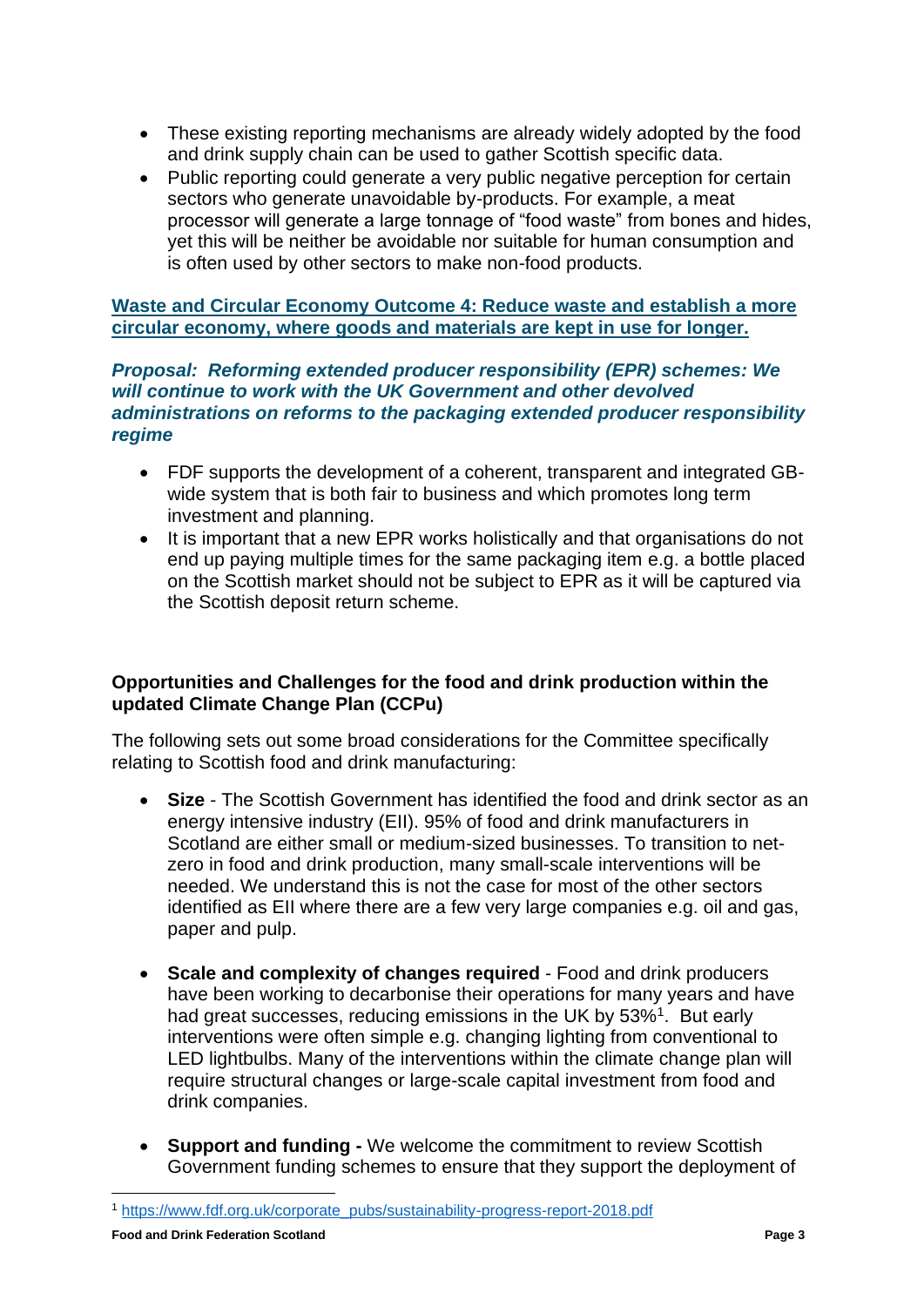low and zero emissions heat and agree there is a need for tailored start to end support. There is a need to review this more widely not just with a focus on heat and buildings but also processes within manufacturing. Currently, Scottish food and drink businesses are able to access many support agencies and funds to decarbonise. But, as illustrated by the [attached PDF,](#page-4-0) the support and funding available for decarbonisation in cluttered and complex. FDF members would really welcome a simplification of the funding and support landscape to maximise the uptake of funding and support by the food and drink producers in Scotland.

- **Decarbonising electricity** Decarbonising the electricity used by the sector is largely dependent on how the national electricity grid decarbonises together with increasing use of on-site renewables to generate electricity, whereas decarbonising emissions from heat use will be much more dependent on the actions taken by the sector and the decarbonised energy sources available.
- **Decarbonising heat** Our report<sup>2</sup> on decarbonisation of heat in food and drink production concluded that it is technically possible to decarbonise the emissions from heat from food and drink manufacturing but to achieve this, the electricity grid needs to fully decarbonise and there must be sufficient access to decarbonised gas, mainly via hydrogen.
- The greatest contribution to the decarbonisation of heat is likely to come from changes to boilers; either switching to low carbon fuels or electrifying the processes that the boilers provide heat to. Decarbonisation savings should increase markedly after 2035 once decarbonised gas and/or hydrogen should become available and the electricity grid has fully decarbonised.

# **Annex**

# **About FDF Scotland and The Food and Drink Manufacturing Industry**

Food and Drink Federation (FDF) Scotland represents the food and drink manufacturing industry in Scotland.

- We are Scotland's largest manufacturing sector, accounting for 31% of total manufacturing turnover<sup>3</sup>.
- Our gross value added to the economy is £3.9 billion, representing 32 % of Scottish manufacturing value added<sup>4</sup>.
- We have 1,385 food and drink manufacturing businesses, employing 47,000 people, 26% of the Scottish manufacturing workforce<sup>5</sup>.
- In 2018, manufactured food and drink exports from Scotland increased by 8% to £7.0billion<sup>6</sup>.

<sup>2</sup> <https://www.fdf.org.uk/publicgeneral/fdf-slr-report-decarbonising-heat-to-net-zero.pdf>

<sup>&</sup>lt;sup>3</sup> Source: Scottish Annual Business Statistics.

<sup>4</sup> Source: Scottish Annual Business Statistics.

<sup>5</sup> Source: Scottish Annual Business Statistics.

<sup>6</sup> Source: Exports Statistics Scotland. Figures include tobacco manufacturing.